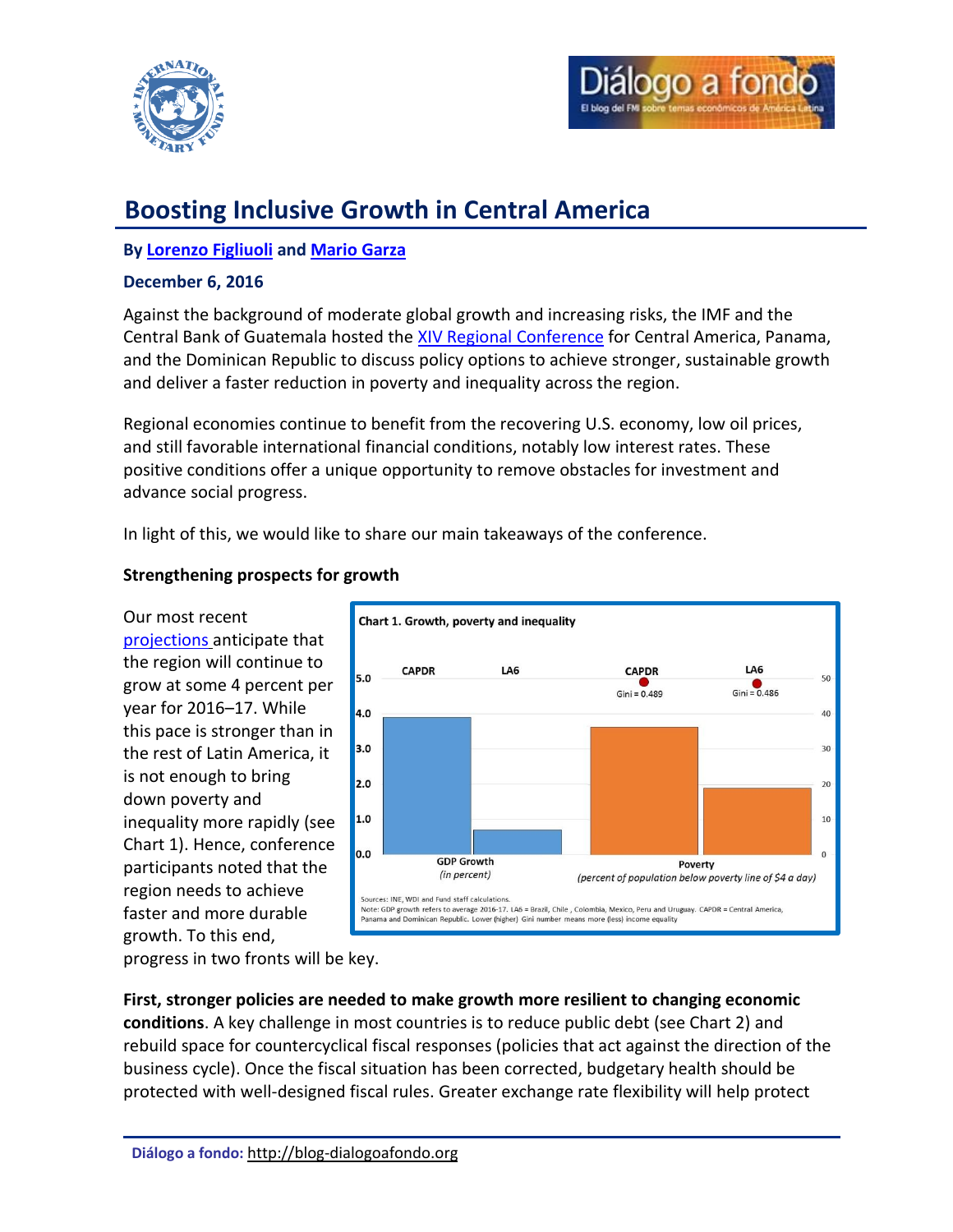output and jobs from adverse external shocks, while monetary policy should remain vigilant to stem possible emerging price pressures and strengthen its transmission to the economy. With sounder banks—that rely less on short-term foreign borrowing, curtail lending in foreign exchange to unprotected borrowers, and follow strong antimoney laundering



practices—the mobilization of savings toward investment will be made more secure, even if global capital markets were to experience bouts of volatility. Overall, further consolidation of macroeconomic and financial stability will improve prospects for investment and job creation.

**Second, since the regional economies are operating near capacity, countries should raise investment, human capital, and productivity to expand potential growth**. Higher tax revenue and more efficient public spending are key to upgrade infrastructure, improve the quality of education, and strengthen domestic security. Tackling corruption and more generally improving the business climate, not least by streamlining regulations and reducing barriers to entry, are crucial to foster greater private investment.

## **Focusing on key reforms**

In light of the recent increase in protectionist sentiment in advanced economies and associated prospects of sluggish global trade, conference participants emphasized the importance of reforms that could ignite new sources of growth and reduce social disparities.

Financial inclusion offers opportunities for growth and reduction of social inequality by helping raise the incomes of the most vulnerable. Indeed, the region is making important strides in expanding the access of basic financial services. This helps lower-income families to save more easily or borrow for education and health care, and small companies are now able to invest and grow. The next steps are to lower access costs further, improve financial education, and bring more technology into the banking network, while preserving financial stability.

Based on the integration experience of Mexico within the North American Free Trade Agreement and of Spain with the European Union, participants foresaw considerable opportunities for growth from increased economic integration within the region and with the global economy. Trade within Central America is very low compared to more dynamic